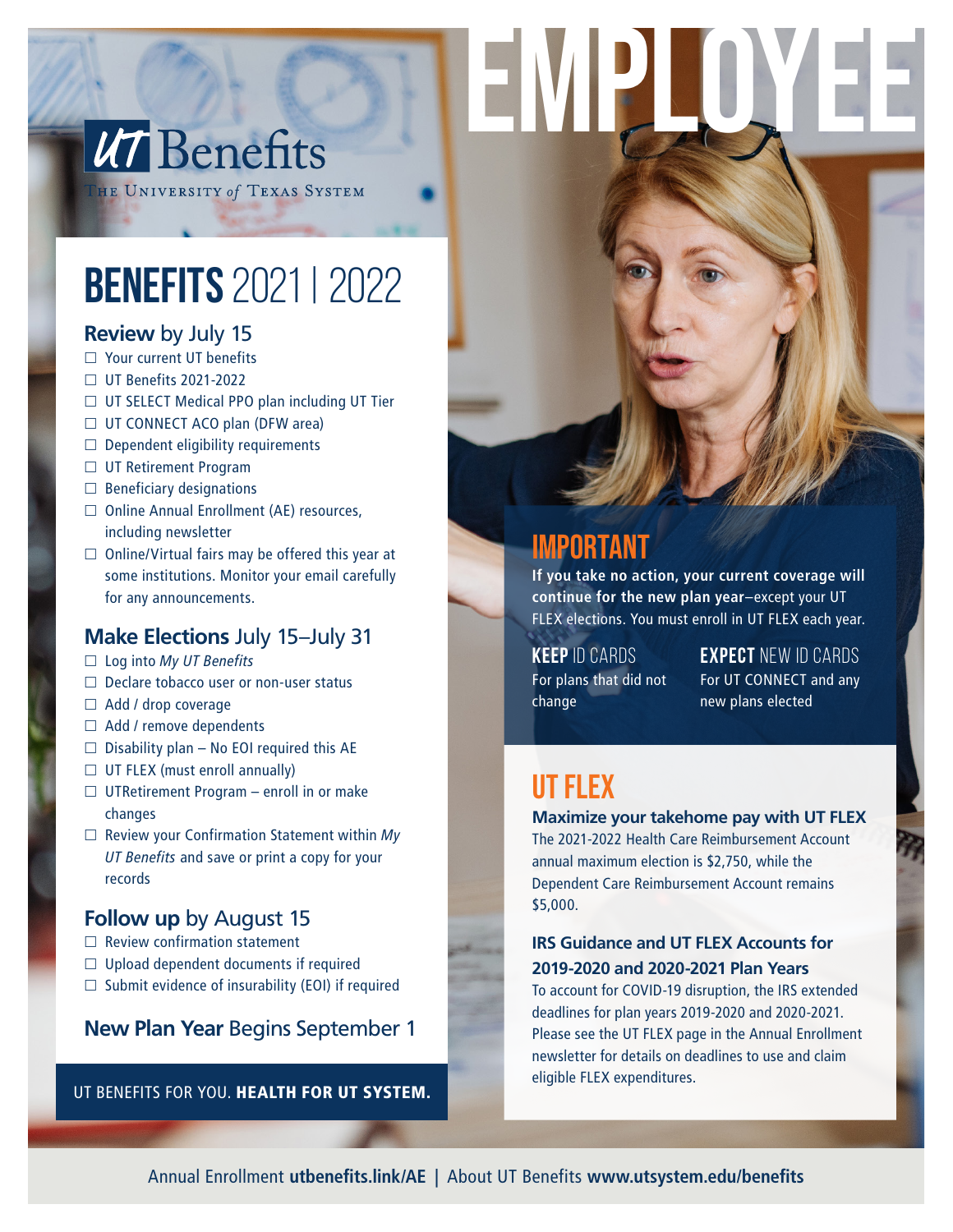### **Premium Rates** for 2021-2022

**There are no premium rate changes for the Medical plans for plan year 2021-2022**. This is the fourth time since September 1, 2017 with no rate increase for UT SELECT Medical! Age and salarybased premiums may change depending on your age and salary as of September 1, 2021.

| <b>PLAN</b>                                                          | <b>EMPLOYEE</b> | <b>EMPLOYEE</b><br>& SPOUSE | <b>EMPLOYEE &amp;</b><br>CHILD(REN) | <b>EMPLOYEE</b><br><b>&amp; FAMILY</b> |  |  |  |  |
|----------------------------------------------------------------------|-----------------|-----------------------------|-------------------------------------|----------------------------------------|--|--|--|--|
| <b>NO CHANGE TO PREMIUMS</b>                                         |                 |                             |                                     |                                        |  |  |  |  |
| <b>UT SELECT</b><br><b>Medical</b><br><b>FULL-TIME</b>               | \$0             | \$270.42                    | \$282.82                            | \$532.52                               |  |  |  |  |
| UT CONNECT*<br><b>Medical</b><br><b>FULL-TIME</b><br><b>DFW</b> only | \$0             | \$243.38                    | \$254.54                            | \$479.26                               |  |  |  |  |
| <b>UT SELECT</b><br><b>Medical</b><br><b>PART-TIME</b>               | \$314.02        | \$749.04                    | \$702.16                            | \$1,117.46                             |  |  |  |  |
| UT CONNECT*<br><b>Medical</b><br><b>PART-TIME</b><br><b>DFW</b> only | \$314.02        | \$749.04                    | \$702.16                            | \$1,117.46                             |  |  |  |  |
| UT SFI FCT<br><b>Dental</b>                                          | \$28.52         | \$54.14                     | \$59.66                             | \$84.84                                |  |  |  |  |
| <b>UT SELECT</b><br><b>Dental Plus</b>                               | \$61.40         | \$116.60                    | \$128.66                            | \$183.30                               |  |  |  |  |
| <b>DeltaCare</b><br><b>Dental HMO</b>                                | \$8.80          | \$16.74                     | \$18.50                             | \$26.40                                |  |  |  |  |

**Life/AD&D** *See Annual Enrollment Newsletter for Rates*

| <b>CHANGES TO PREMIUMS</b>             |                                                                           |                                                                           |                                        |                                        |  |
|----------------------------------------|---------------------------------------------------------------------------|---------------------------------------------------------------------------|----------------------------------------|----------------------------------------|--|
| <b>Superior</b><br><b>Vision</b>       | \$5.02<br>\$0.88<br>$decrease \nabla$                                     | \$7.90<br>\$1.40<br>$decrease \nabla$                                     | \$8.10<br>\$1.42<br>$decrease \nabla$  | \$12.84<br>\$2.26<br>$decrease \nabla$ |  |
| <b>Superior</b><br><b>Vision Plus</b>  | \$7.64<br>\$1.36<br>$decrease \nabla$                                     | \$11.98<br>\$2.10<br>$decrease \nabla$                                    | \$12.82<br>\$2.26<br>$decrease \nabla$ | \$18.10<br>\$3.20<br>$decrease \nabla$ |  |
| <b>Short Term</b><br><b>Disability</b> |                                                                           | \$0.30 per \$100 of Monthly Earnings<br>(Increase of .03 cents from FY21) |                                        |                                        |  |
| <b>Long Term</b><br><b>Disability</b>  | \$0.34 per \$100 of Monthly Earnings<br>(Decrease of .04 cents from FY21) |                                                                           |                                        |                                        |  |
| <b>Tobacco Premium Program</b>         |                                                                           |                                                                           |                                        |                                        |  |

**\$0 to \$90** per month based upon tobacco user status

## **Plan Updates** for 2021-2022

#### UT SELECT Medical

**NO CHANGES** No changes to UT SELECT office visit copays, the annual deductible, or member coinsurance.

#### UT Health Tier (UT SELECT Medical)

**ENHANCEMENT** In San Antonio, University Hospital and clinics are now a part of the UT Health Tier. No changes to UT Health Tier benefits plan design including deductible, copays or coinsurance. For more information on the UT Health Tier, see the Annual Enrollment newsletter.

#### UT CONNECT Medical

**CHANGES** Changes to PCP office visit copay to \$5 (reduced from \$15) and to Specialist office visit copay to \$35 (from  $$25$ ).

#### UT SELECT & UT CONNECT Medical

#### **Physical and Occupational Therapy**

**NEW!** Increase to 35 visits per year (from 30) for Physical and Occupational Therapy.

#### **Telemedicine Visits**

Effective September 1, 2021, telemedicine visits will be covered consistent with CMS and the American Medical Association (AMA) guidelines as clinically appropriate for telemedicine. Members may contact BCBSTX and/or UT CONNECT Customer Service with any questions.

#### **COVID Treatment**

Effective September 1, 2021, COVID treatment will be covered as "any other illness." Applicable member cost share (copayments, deductible, coinsurance) will apply. The cost of the vaccine and testing will remain covered 100%.

#### UT SELECT & UT CONNECT Prescription **Smart90**® **Retail Prescriptions**

**REMINDER** Save time & money by having your maintenance medication filled in a 90-day supply. Use this benefit at Walgreens™ & UT Pharmacies for the same low copayment amount as a 90-day supply via home delivery.

#### Disability Plan Updates

**NEW!** The short term disability (STD) benefit maximum increasing to \$850 weekly. The elimination period is also decreasing from 14 to 7 days or the exhaustion of sick leave, whichever is later. The long term disability (LTD) benefit maximum is increasing to \$15,000 per month. THIS ANNUAL ENROLLMENT ONLY enroll in STD or LTD without having to complete a health statement and go through medical underwriting.

\* UT CONNECT is an Accountable Care Organization medical plan available in Dallas Fort Worth area only. Basic Coverage package includes medical, prescription, \$40K Basic Life, and \$40K Basic AD&D for employees.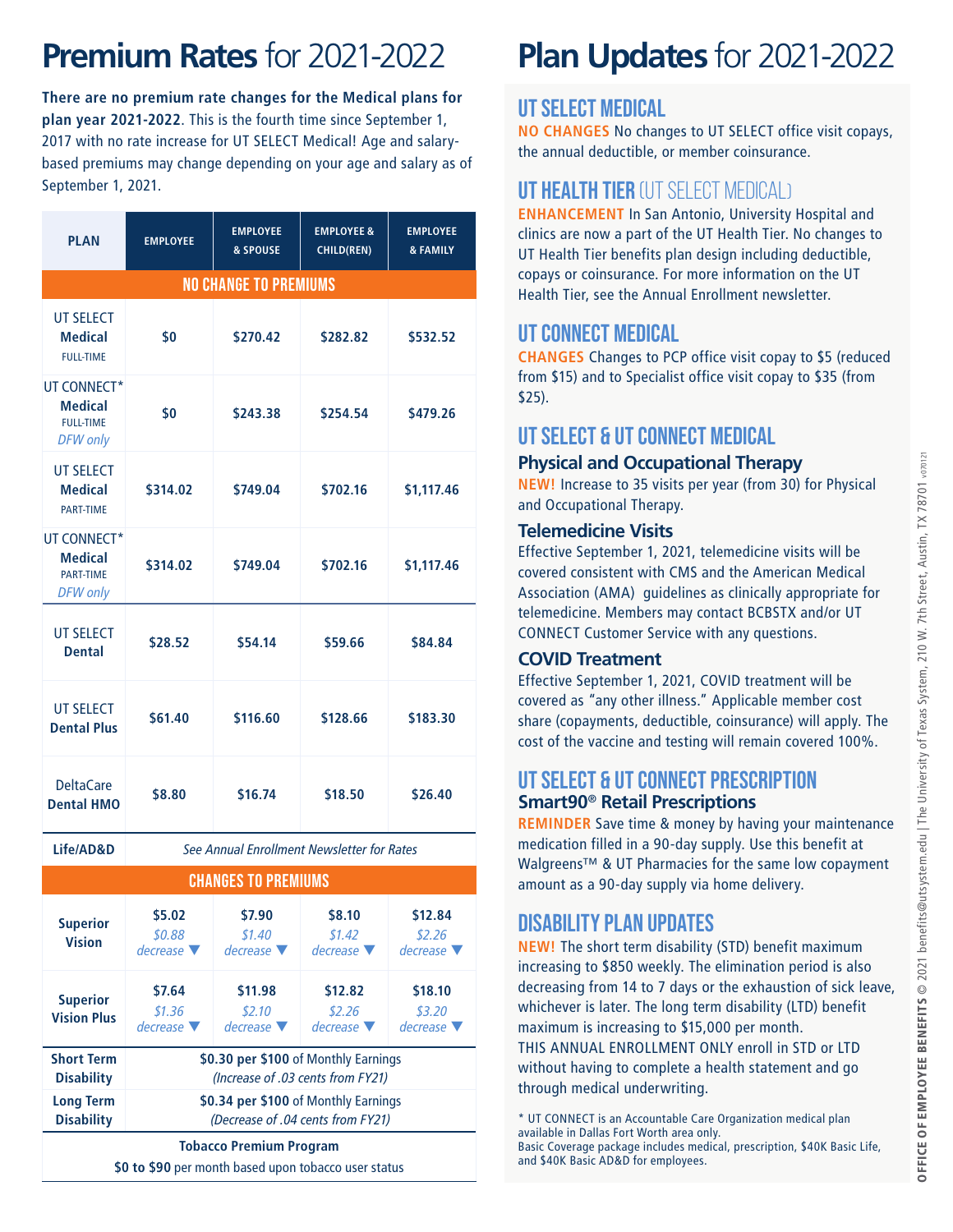

### Benefits Cost Worksheet for Employees

#### PLAN YEAR 2021-2022

**This is NOT an enrollment form**. You must enroll online using *My UT Benefits* during Annual Enrollment or, for new Employees at institutions not participating in *My UT Benefits* Initial Enrollment, through your institution's Benefits Office. Please remember that this form only provides you (the subscriber) with an estimate of your total out-of-pocket cost per month based on stateappropriated funds and contracted premium rates. Be sure to review available benefits materials for more information on the plans listed.

**For each section, figure the correct cost and enter it in the TOTAL boxes to the right of each section.**

| MEDICAL OUT-OF-POCKET COST PER MONTH<br><b>BLUE CROSS BLUE SHIELD OF TEXAS</b><br><b>Full-Time Employees:</b> |                           |                               |                            |                        |                             |
|---------------------------------------------------------------------------------------------------------------|---------------------------|-------------------------------|----------------------------|------------------------|-----------------------------|
| Plan Available - Worldwide                                                                                    | <b>Subscriber</b><br>Only | Subscriber &<br><b>Spouse</b> | Subscriber &<br>Child(ren) | Subscriber &<br>Family |                             |
| <b>UT SELECT (OUT-OF-POCKET)</b>                                                                              | \$0                       | \$0                           | \$0                        | \$0                    | <b>MEDICAL</b>              |
| <b>UT CONNECT (OUT-OF-POCKET)</b><br><b>DALLAS-FORT WORTH AREA ONLY</b>                                       | \$0                       | \$243.38                      | \$254.54                   | \$479.26               | (FULL-TIME)<br><b>TOTAL</b> |
| <b>PREMIUM SHARING</b><br>(PAID BY STATE OF TEXAS AND<br><b>YOUR UT INSTITUTION)</b>                          | \$628.06                  | \$957.26                      | \$838.70                   | \$1,169.88             |                             |
| Medical Plan Bates include: Dressrintian honofit coverage : \$40,000 life : \$40,000 ABRD                     |                           |                               |                            |                        |                             |

**Medical Plan Rates include: Prescription benefit coverage + \$40,000 Life + \$40,000 AD&D \$ Note: Paycheck will list a premium, but your salary will be increased to cover the cost of premium deduction.**

| MEDICAL OUT-OF-POCKET COST PER MONTH<br><b>BLUE CROSS BLUE SHIELD OF TEXAS</b><br><b>Part-Time Employees:</b> |                           |                               |                            |                        |                             |
|---------------------------------------------------------------------------------------------------------------|---------------------------|-------------------------------|----------------------------|------------------------|-----------------------------|
| Plan Available - Worldwide                                                                                    | <b>Subscriber</b><br>Only | Subscriber &<br><b>Spouse</b> | Subscriber &<br>Child(ren) | Subscriber &<br>Family |                             |
| <b>UT SELECT (OUT-OF-POCKET)</b>                                                                              | \$314.02                  | \$749.04                      | \$702.16                   | \$1,117.46             | <b>MEDICAL</b>              |
| <b>UT CONNECT (OUT-OF-POCKET)</b><br><b>DALLAS-FORT WORTH AREA ONLY</b>                                       | \$314.02                  | \$749.04                      | \$702.16                   | \$1,117.46             | (PART-TIME)<br><b>TOTAL</b> |
| <b>PREMIUM SHARING</b><br>(PAID BY STATE OF TEXAS AND<br><b>YOUR UT INSTITUTION)</b>                          | \$314.04                  | \$478.64                      | \$419.36                   | \$584.94               |                             |
| <b>Medical Plan Rates include:</b><br>Prescription benefit coverage $+$ \$40,000 Life $+$ \$40,000 AD&D       |                           |                               |                            |                        |                             |

| <b>TOBACCO PREMIUM PROGRAM (TPP)</b> |          |                   |               |                      |                              |
|--------------------------------------|----------|-------------------|---------------|----------------------|------------------------------|
| Tobacco User(s)                      | Non-user | <b>Subscriber</b> | <b>Spouse</b> | Child(ren)           | <b>TPP TOTAL<sup>2</sup></b> |
| Tobacco User(s) Cost                 |          | \$30.00           | \$30.00       | \$30.00 <sup>1</sup> |                              |

**1 Maximum cost of \$30 per month regardless of how many covered dependent children use tobacco.**

**2 Maximum cost per family is \$90 per month.**

| <b>DENTAL OUT-OF-POCKET COST PER MONTH</b> |                           |                               |                            |                        | <b>DELTA DENTAL</b> |
|--------------------------------------------|---------------------------|-------------------------------|----------------------------|------------------------|---------------------|
| <b>Plans Available</b>                     | <b>Subscriber</b><br>Only | Subscriber &<br><b>Spouse</b> | Subscriber &<br>Child(ren) | Subscriber &<br>Family |                     |
| <b>NATIONWIDE</b>                          |                           |                               |                            |                        |                     |
| <b>UT SELECT Dental</b>                    | \$0                       | \$25.62                       | \$31.14                    | \$56.32                |                     |
| <b>UT SELECT Dental Plus</b>               | \$61.40                   | \$116.60                      | \$128.66                   | \$183.30               | <b>DENTAL</b>       |
| <b>CERTAIN AREAS IN TEXAS</b>              |                           |                               |                            |                        | <b>TOTAL</b>        |
| <b>DeltaCare Dental HMO</b>                | \$8.80                    | \$16.74                       | \$18.50                    | \$26.40                |                     |

**OR**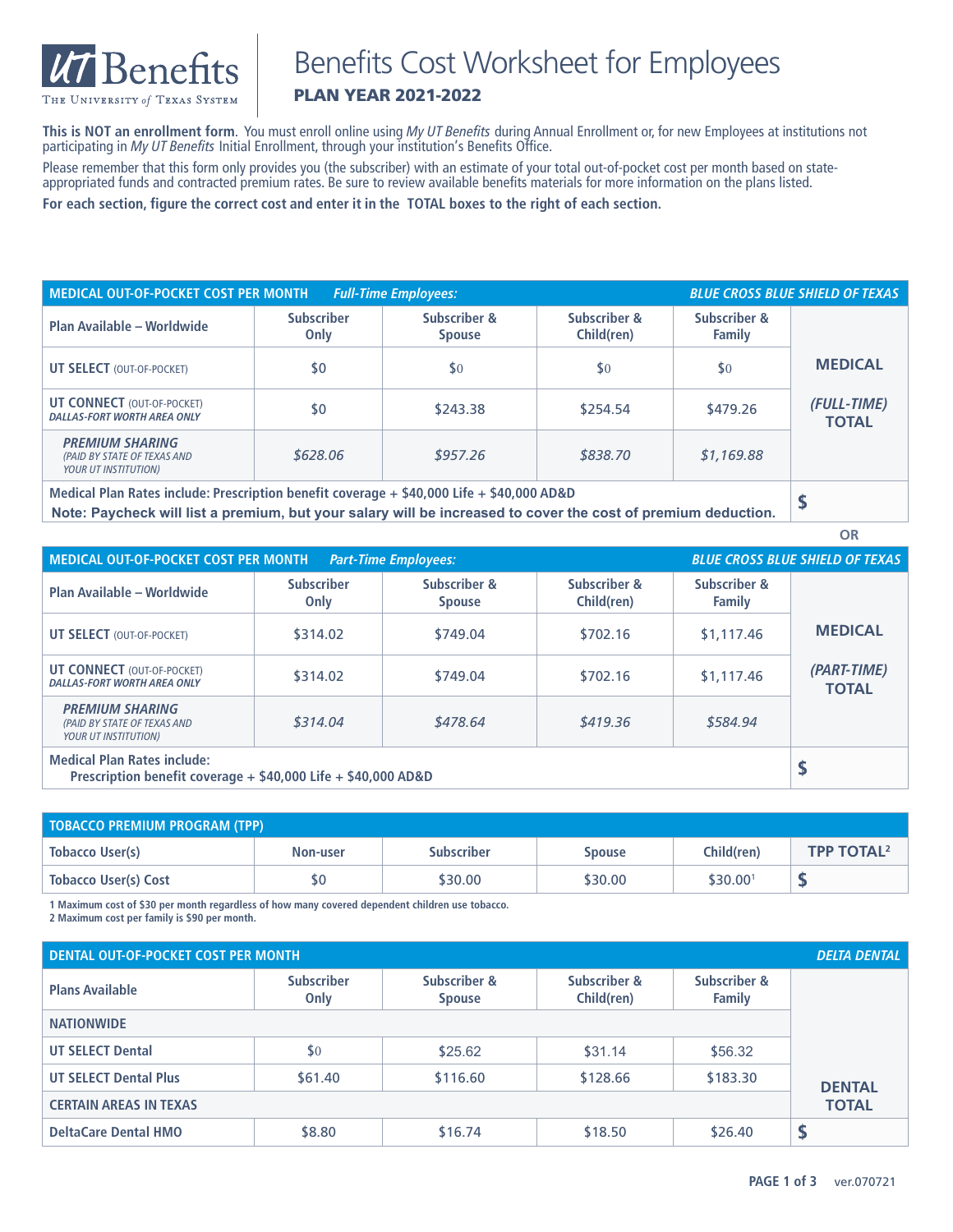| <b>VISION OUT-OF-POCKET COST PER MONTH</b>                                                                                                                                                                                                                                             |                           |                               |                            |                               |    | <b>SUPERIOR VISION</b> |
|----------------------------------------------------------------------------------------------------------------------------------------------------------------------------------------------------------------------------------------------------------------------------------------|---------------------------|-------------------------------|----------------------------|-------------------------------|----|------------------------|
| <b>Plans Available</b>                                                                                                                                                                                                                                                                 | <b>Subscriber</b><br>Only | Subscriber &<br><b>Spouse</b> | Subscriber &<br>Child(ren) | Subscriber &<br><b>Family</b> |    |                        |
| <b>Superior Vision</b>                                                                                                                                                                                                                                                                 | \$5.02                    | \$7.90                        | \$8.10                     | \$12.84                       |    | <b>VISION TOTAL</b>    |
| <b>Superior Vision Plus</b>                                                                                                                                                                                                                                                            | \$7.64                    | \$11.98                       | \$12.82                    | \$18.10                       |    | \$                     |
| LIFE OUT-OF-POCKET COST PER MONTH                                                                                                                                                                                                                                                      |                           |                               |                            |                               |    | <b>BCBSTX LIFE</b>     |
| Enter your basic annual earnings (or contract salary) rounded up to the next \$1,000 increment<br>$(e.g. $51,454 = $52,000).$                                                                                                                                                          |                           |                               |                            |                               | A  |                        |
| Select from 1-10 times basic annual earnings and enter how many times your earnings you desire for coverage amount.<br>Enter a number from 1 to 10 (see <sup>3</sup> below).                                                                                                           |                           |                               |                            |                               | В  |                        |
| <b>Enter Elected Coverage Amount:</b><br>Multiply A x B and enter amount here. If C is greater than \$2 million, enter \$2 million.                                                                                                                                                    |                           |                               |                            |                               |    |                        |
| Divide total in C by 1,000 to determine units of \$1,000 for premium calculation. Enter here.                                                                                                                                                                                          |                           |                               |                            |                               |    |                        |
| Refer to Employee Rate Chart below. Enter the rate that corresponds with your age on September 1, 2021.                                                                                                                                                                                |                           |                               |                            |                               |    |                        |
| To determine the premium cost per month, multiply $D \times E$ .                                                                                                                                                                                                                       |                           |                               |                            |                               | F  |                        |
| The remainder of the Life Out-of-Pocket calculation section relates to eligible dependents of Employees.                                                                                                                                                                               |                           |                               |                            |                               |    |                        |
| If you are electing the \$10,000 Family Coverage option, enter \$2.87 (see <sup>2</sup> below). Otherwise, enter zero.                                                                                                                                                                 |                           |                               |                            |                               | G  |                        |
| If you are eligible and choose to elect Spouse Coverage of \$25,000, enter \$15,000 (see 1 below); OR<br>If you are eligible and choose to elect Spouse Coverage of \$50,000, enter \$40,000 (see <sup>1</sup> below); OR<br>Enter zero if you do not choose to elect Spouse Coverage. |                           |                               |                            |                               | н  |                        |
| Divide total in H by 1,000 to determine units of \$1,000 for premium calculation. Otherwise, enter zero.                                                                                                                                                                               |                           |                               |                            |                               | т. |                        |
| Refer to Spouse Rate Chart below. Enter the rate that corresponds to your Spouse's age on September 1, 2021.<br>Otherwise, enter zero.                                                                                                                                                 |                           |                               |                            |                               | J  |                        |
| To determine the total Spouse Coverage premium cost per month, multiply $\vert x \vert$ . Otherwise, enter zero.                                                                                                                                                                       |                           |                               |                            |                               | K  |                        |
| To determine total Dependent Coverage premium cost per month, add $G + K$ . Otherwise, enter zero.                                                                                                                                                                                     |                           |                               |                            |                               | L  |                        |
| Add $F + L$                                                                                                                                                                                                                                                                            |                           |                               |                            | <b>LIFE TOTAL</b>             |    |                        |

| <b>EMPLOYEE RATE CHART</b>    |                                  |                           | <b>SPOUSE RATE CHART</b>         |
|-------------------------------|----------------------------------|---------------------------|----------------------------------|
| AGE OF SUBSCRIBER ON 9/1/2021 | <b>RATE PER \$1,000 COVERAGE</b> | AGE OF SPOUSE ON 9/1/2021 | <b>RATE PER \$1,000 COVERAGE</b> |
| $15 - 34$                     | \$0.037                          | $15 - 24$                 | \$0.053                          |
| $35 - 39$                     | \$0.047                          | $25 - 29$                 | \$0.054                          |
| $40 - 44$                     | \$0.063                          | $30 - 34$                 | \$0.057                          |
| $45 - 49$                     | \$0.097                          | $35 - 39$                 | \$0.072                          |
| $50 - 54$                     | \$0.150                          | $40 - 44$                 | \$0.101                          |
| $55 - 59$                     | \$0.233                          | $45 - 49$                 | \$0.154                          |
| $60 - 64$                     | \$0.364                          | $50 - 54$                 | \$0.241                          |
| $65 - 69$                     | \$0.650                          | $55 - 59$                 | \$0.376                          |
| $70 - 74$                     | \$0.752                          | $60 - 64$                 | \$0.574                          |
| $75 - 79$                     | \$0.932                          | $65 - 69$                 | \$0.857                          |
| 80 and over                   | \$1.634                          | $70 - 74$                 | \$1.167                          |
|                               |                                  |                           |                                  |

|                           | <b>EMPLOYEE RATE CHART</b>       |
|---------------------------|----------------------------------|
| <b>CRIBER ON 9/1/2021</b> | <b>RATE PER \$1,000 COVERAGE</b> |
| $15 - 34$                 | \$0.037                          |
| $35 - 39$                 | \$0.047                          |
| $40 - 44$                 | \$0.063                          |
| 45 - 49                   | \$0.097                          |
| $50 - 54$                 | \$0.150                          |
| $55 - 59$                 | \$0.233                          |
| $60 - 64$                 | \$0.364                          |
| 65 - 69                   | \$0.650                          |
| 70 - 74                   | \$0.752                          |
| 75 - 79                   | \$0.932                          |
| and over                  | \$1.634                          |
|                           |                                  |
|                           |                                  |

**1 If you are increasing your Life coverage amount (coverage amounts 4-10x annual salary) or are electing Spouse, Evidence of Insurability (EOI) is required.**

**2 The Family Coverage option provides coverage of \$10,000 for each covered Dependent.**